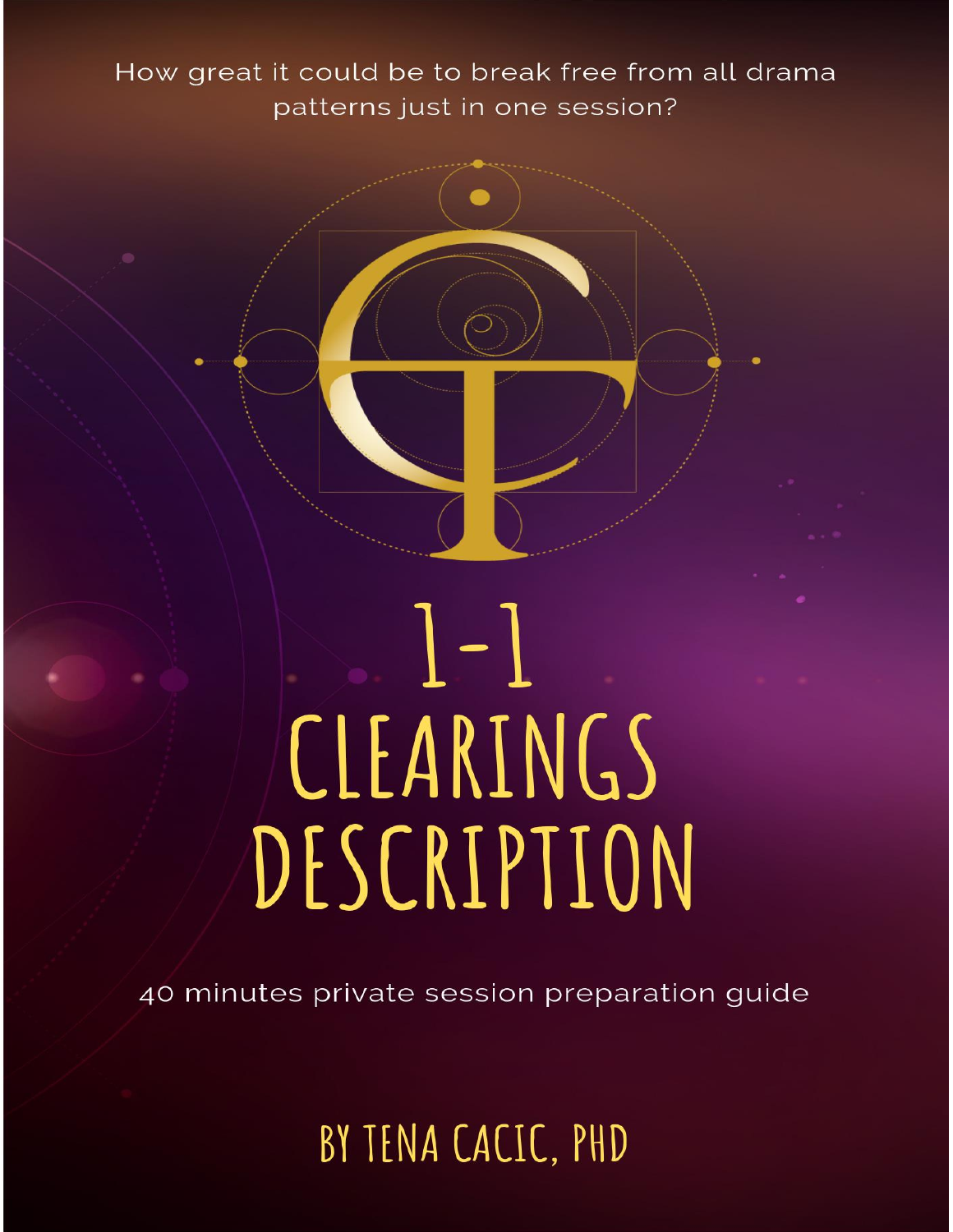#### **1-1 CLEARINGS DESCRIPTION - PREPARATION**

In our clearings we use two the most effective modalities: self-directed compassion, Compassion Key brought by Edward Mannix and spiritual acceleration by Bonnie Serratore.

- 1. step: think about the issue/topic that cause the highest intensity in you. Be in your body and feel it. What is the level of intensity? 0 equals no intensity at all 10 equals the highest intensity.
- 2. set an intention for the 1-1 session (or listening a reply of your session when addressing other issue): anything and everything deeply buried in my energy field that creates/holds \_\_\_\_\_\_\_\_\_\_\_\_\_\_\_ (example: me hating myself…a fear of cockroach….) in my reality let it be brought to surface and cleared with ease. I am surrendering myself to the guidance of my Higher Self.
- 3. step: clearing we start with *self-directed compassion*: you focus on your heart center and solar plexus and you repeat my words in exact order. It is important to emphasis that you are the one who is sending a compassion to wounded part of yourself, so it is important that you say compassion phrases in  $3<sup>rd</sup>$  person, by using word you. Example: I am so sorry you forgot that you have the power to heal yourself. I am so sorry you forgot that you are a divine being…

**TIP for re-listening a recording of your session when addressing other issue** - during the process, you can stop the recording and give yourself compassion for things that arise in moment, using your own phrases and the loving energy of your powerful heart. The important thing to mention is that you are doing the job, your heart is the one who is actively healing you, your healing power is in your heart. Compassion from your heart, is the most powerful healing force on the planet. Your compassion holds the keys to your own healing, and freedom, to the joy, happiness. The most important thing you could possibly do right now for you and everyone else is to open your heart and let your compassionate heart be a powerful energy center that brings goodness and healing in your life and the life of others.

- 4. step: at some point we transfer to *spiritual acceleration* to move energy faster, you just relax and be in your body and feel what is happening. think again about the same that cause the highest intensity in you. Be in your body and feel it. What is the level of intensity now?
- 5. If there is still an intensity around that issue, give yourself a compassion for not letting yourself to clear it all. Focus on your heart center and give yourself a compassion by repeating words you hear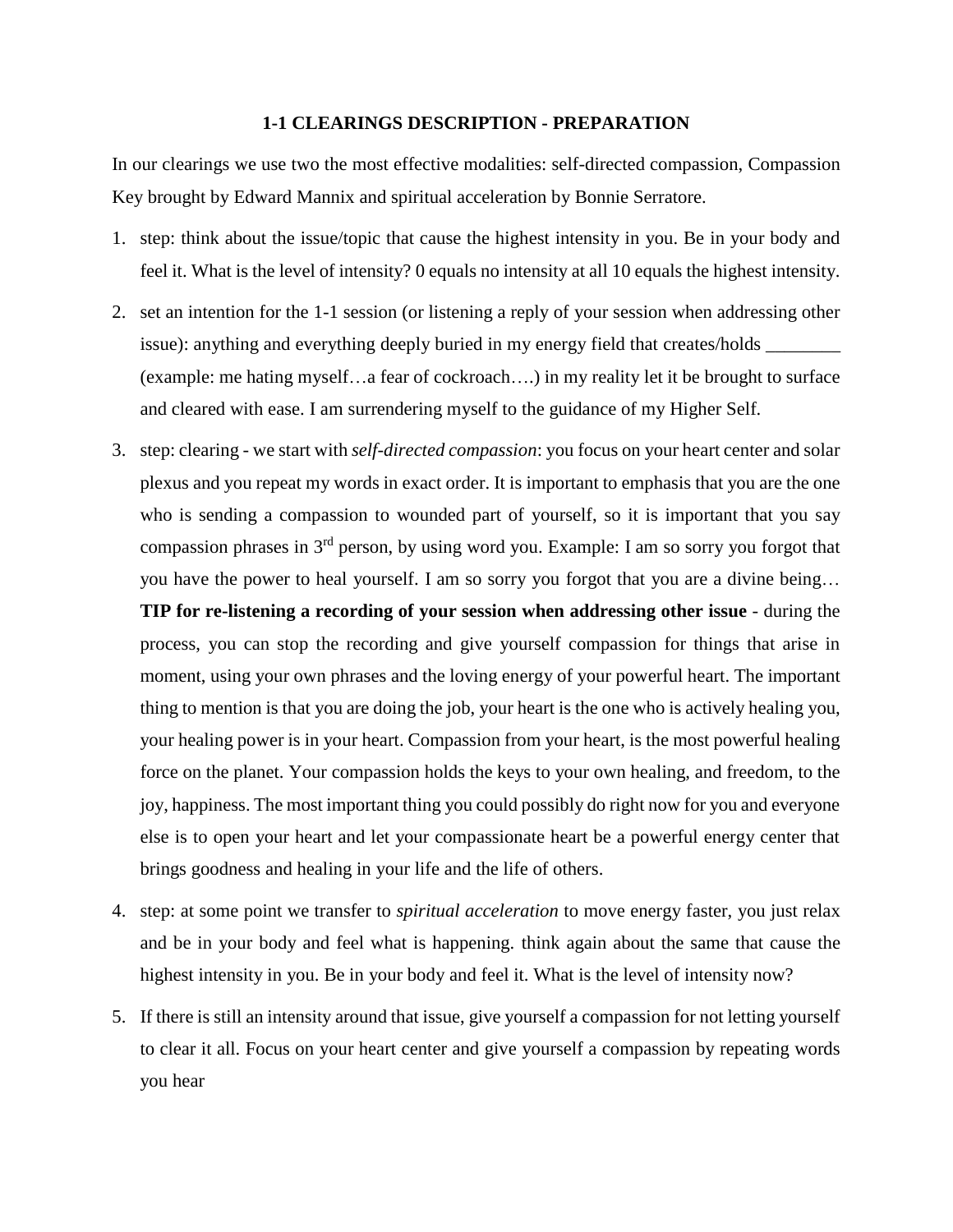6. Check the level of intensity one more time. And if you are guided to repeat the process, you can do it once again immediately or later that day

#### **What happens during the spiritual acceleration clearing?**

During the spiritual acceleration clearing I am removing frequencies from your energy field that is not you: the most thoughts, emotions, conclusions, frequencies, interferences that you carry in your body are not you.

Just keep in mind that **underneath** all the **interferences** and frequencies that include entities, other people's emotions in you, frequencies that you carry from past incarnations, beliefs and conclusions, traumas and shocks, implants then contracts, vows, agreements, black magic, voodoo, witchcraft, dark stuff, **is Your True Divine Light** that we call The Creator/Source incarnated, your Divine Self.

That is what you're really trying to bring forth and just to be that Authentic Self.

However, it is impossible to be your Authentic Self with all interferences that are blocking you, interfere with you and often you don't even know that they're there and you unfortunately believe it's your own thoughts and feelings.

Because of layers and layers of stuff we collected during lifetimes and in this lifetime, we can't really see who we truly are, we can't see that we are pure Divine Light Beings.

The one thing that is important to mention is that, when we start to clear interferences, your light increase in you, so you can literally be more of who you really are, your true Authentic Self, liberated and free.

#### **What happens after clearing?**

What happens is that memories, pictures, images, mind thoughts and mind chatter, conclusions, believes and your judgments start subsiding, like they fall away. In 1-1 sessions we are going deep specifically for a person, and we get all the pieces, we clear all aspects of the issue and then it's over. That means you can't find the thoughts, you can't find the reactions, it's gone it's over. Great thing is that you don't have to go into a story, to have big cathartic reactions, you just relax, be in your body, feel the emotions, go underneath it, and when it is over you feel the less intensity around the issue or it has completely gone.